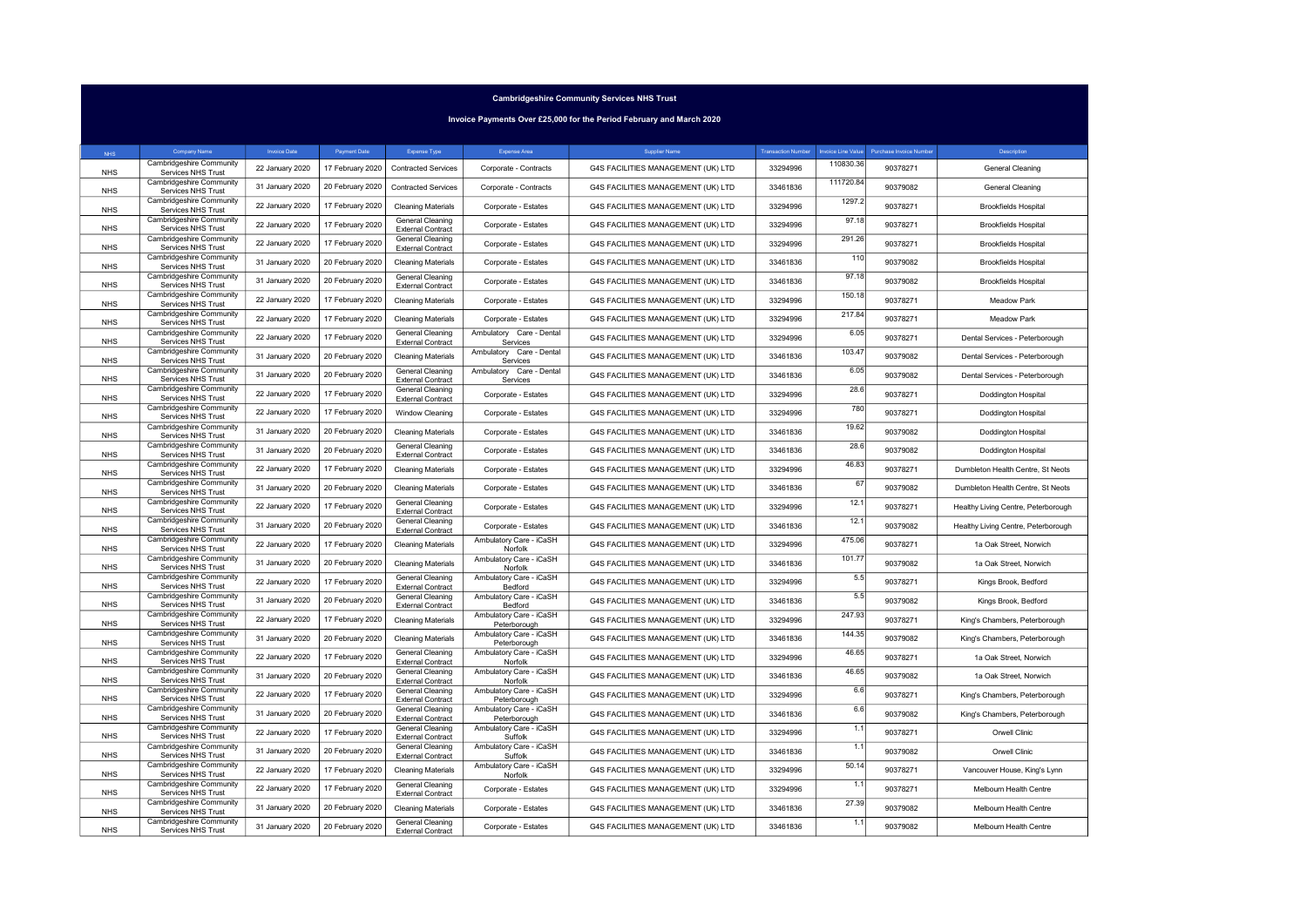Invoice Payments Over £25,000 for the Period February and March 2020

| <b>NHS</b> | Cambridgeshire Community<br>Services NHS Trust        | 22 January 2020 | 17 February 2020 | <b>Cleaning Materials</b>                                                       | Corporate - Estates    | G4S FACILITIES MANAGEMENT (UK) LTD | 33294996 | 561.75  | 90378271 | North Cambs Hospital, Wisbech      |
|------------|-------------------------------------------------------|-----------------|------------------|---------------------------------------------------------------------------------|------------------------|------------------------------------|----------|---------|----------|------------------------------------|
| <b>NHS</b> | Cambridgeshire Community<br>Services NHS Trust        | 22 January 2020 | 17 February 2020 | <b>General Cleaning</b>                                                         | Corporate - Estates    | G4S FACILITIES MANAGEMENT (UK) LTD | 33294996 | 9.9     | 90378271 | North Cambs Hospital, Wisbech      |
| <b>NHS</b> | Cambridgeshire Community<br>Services NHS Trust        | 22 January 2020 | 17 February 2020 | <b>External Contract</b><br><b>General Cleaning</b><br><b>External Contract</b> | Corporate - Estates    | G4S FACILITIES MANAGEMENT (UK) LTD | 33294996 | 901.74  | 90378271 | North Cambs Hospital, Wisbech      |
| <b>NHS</b> | Cambridgeshire Community<br>Services NHS Trust        | 31 January 2020 | 20 February 2020 | <b>Cleaning Materials</b>                                                       | Corporate - Estates    | G4S FACILITIES MANAGEMENT (UK) LTD | 33461836 | 809.87  | 90379082 | North Cambs Hospital, Wisbech      |
| <b>NHS</b> | Cambridgeshire Community<br>Services NHS Trust        | 31 January 2020 | 20 February 2020 | General Cleaning                                                                | Corporate - Estates    | G4S FACILITIES MANAGEMENT (UK) LTD | 33461836 | 9.9     | 90379082 | North Cambs Hospital, Wisbech      |
| <b>NHS</b> | Cambridgeshire Community<br>Services NHS Trust        | 31 January 2020 | 20 February 2020 | <b>External Contract</b><br><b>General Cleaning</b>                             | Corporate - Estates    | G4S FACILITIES MANAGEMENT (UK) LTD | 33461836 | 1569.61 | 90379082 | North Cambs Hospital, Wisbech      |
| <b>NHS</b> | Cambridgeshire Community<br>Services NHS Trust        | 31 January 2020 | 20 February 2020 | <b>External Contract</b><br>Window Cleaning                                     | Corporate - Estates    | G4S FACILITIES MANAGEMENT (UK) LTD | 33461836 | 1560    | 90379082 | North Cambs Hospital, Wisbech      |
| <b>NHS</b> | Cambridgeshire Community<br>Services NHS Trust        | 22 January 2020 | 17 February 2020 | General Cleaning<br><b>External Contract</b>                                    | Corporate - Estates    | G4S FACILITIES MANAGEMENT (UK) LTD | 33294996 | 14.2    | 90378271 | New Horsefair Clinic, Wisbech      |
| <b>NHS</b> | Cambridgeshire Community<br>Services NHS Trust        | 31 January 2020 | 20 February 2020 | <b>Cleaning Materials</b>                                                       | Corporate - Estates    | G4S FACILITIES MANAGEMENT (UK) LTD | 33461836 | 105.93  | 90379082 | New Horsefair Clinic, Wisbech      |
| <b>NHS</b> | Cambridgeshire Community<br>Services NHS Trust        | 31 January 2020 | 20 February 2020 | <b>General Cleaning</b><br><b>External Contract</b>                             | Corporate - Estates    | G4S FACILITIES MANAGEMENT (UK) LTD | 33461836 | 14.2    | 90379082 | New Horsefair Clinic, Wisbech      |
| <b>NHS</b> | Cambridgeshire Community<br>Services NHS Trust        | 22 January 2020 | 17 February 2020 | General Cleaning<br><b>External Contract</b>                                    | CYPS - Cambs & Norfolk | G4S FACILITIES MANAGEMENT (UK) LTD | 33294996 | 19.49   | 90378271 | NHCP Countywide                    |
| <b>NHS</b> | Cambridgeshire Community<br>Services NHS Trust        | 31 January 2020 | 20 February 2020 | General Cleaning<br><b>External Contract</b>                                    | CYPS - Cambs & Norfolk | G4S FACILITIES MANAGEMENT (UK) LTD | 33461836 | 19.49   | 90379082 | NHCP Countywide                    |
| <b>NHS</b> | Cambridgeshire Community<br>Services NHS Trust        | 31 January 2020 | 20 February 2020 | <b>Cleaning Materials</b>                                                       | CYPS - Cambs & Norfolk | G4S FACILITIES MANAGEMENT (UK) LTD | 33461836 | 76.09   | 90379082 | <b>Cringleford Business Centre</b> |
| <b>NHS</b> | Cambridgeshire Community<br>Services NHS Trust        | 31 January 2020 | 20 February 2020 | <b>Cleaning Materials</b>                                                       | CYPS - Cambs & Norfolk | G4S FACILITIES MANAGEMENT (UK) LTD | 33461836 | 156.88  | 90379082 | Northfield House, North Walsham    |
| <b>NHS</b> | Cambridgeshire Community<br>Services NHS Trust        | 22 January 2020 | 17 February 2020 | <b>Cleaning Materials</b>                                                       | CYPS - Cambs & Norfolk | G4S FACILITIES MANAGEMENT (UK) LTD | 33294996 | 201.99  | 90378271 | Vancouver House, King's Lynn       |
| <b>NHS</b> | Cambridgeshire Community<br>Services NHS Trust        | 31 January 2020 | 20 February 2020 | <b>Cleaning Materials</b>                                                       | CYPS - Cambs & Norfolk | G4S FACILITIES MANAGEMENT (UK) LTD | 33461836 | 91.44   | 90379082 | Vancouver House, King's Lynn       |
| <b>NHS</b> | <b>Cambridgeshire Community</b><br>Services NHS Trust | 22 January 2020 | 17 February 2020 | <b>Cleaning Materials</b>                                                       | Corporate - Estates    | G4S FACILITIES MANAGEMENT (UK) LTD | 33294996 | 329.63  | 90378271 | Oak Tree Centre, Huntingdon        |
| <b>NHS</b> | Cambridgeshire Community<br>Services NHS Trust        | 22 January 2020 | 17 February 2020 | <b>General Cleaning</b><br><b>External Contract</b>                             | Corporate - Estates    | G4S FACILITIES MANAGEMENT (UK) LTD | 33294996 | 104.87  | 90378271 | Oak Tree Centre, Huntingdon        |
| <b>NHS</b> | Cambridgeshire Community<br>Services NHS Trust        | 22 January 2020 | 17 February 2020 | <b>General Cleaning</b><br><b>External Contract</b>                             | Corporate - Estates    | G4S FACILITIES MANAGEMENT (UK) LTD | 33294996 | 46.75   | 90378271 | Oak Tree Centre, Huntingdon        |
| <b>NHS</b> | Cambridgeshire Community<br>Services NHS Trust        | 31 January 2020 | 20 February 2020 | <b>Cleaning Materials</b>                                                       | Corporate - Estates    | G4S FACILITIES MANAGEMENT (UK) LTD | 33461836 | 332     | 90379082 | Oak Tree Centre, Huntingdon        |
| <b>NHS</b> | Cambridgeshire Community<br>Services NHS Trust        | 31 January 2020 | 20 February 2020 | <b>General Cleaning</b><br><b>External Contract</b>                             | Corporate - Estates    | G4S FACILITIES MANAGEMENT (UK) LTD | 33461836 | 104.87  | 90379082 | Oak Tree Centre, Huntingdon        |
| <b>NHS</b> | Cambridgeshire Community<br>Services NHS Trust        | 22 January 2020 | 17 February 2020 | <b>Cleaning Materials</b>                                                       | Corporate - Estates    | G4S FACILITIES MANAGEMENT (UK) LTD | 33294996 | 1009.43 | 90378271 | Princess of Wales Hospital, Ely    |
| <b>NHS</b> | Cambridgeshire Community<br>Services NHS Trust        | 22 January 2020 | 17 February 2020 | <b>General Cleaning</b><br><b>External Contract</b>                             | Corporate - Estates    | G4S FACILITIES MANAGEMENT (UK) LTD | 33294996 | 50.6    | 90378271 | Princess of Wales Hospital, Ely    |
| <b>NHS</b> | Cambridgeshire Community<br>Services NHS Trust        | 22 January 2020 | 17 February 2020 | Window Cleaning                                                                 | Corporate - Estates    | G4S FACILITIES MANAGEMENT (UK) LTD | 33294996 | 1950    | 90378271 | Princess of Wales Hospital, Ely    |
| <b>NHS</b> | Cambridgeshire Community<br>Services NHS Trust        | 31 January 2020 | 20 February 2020 | <b>Cleaning Materials</b>                                                       | Corporate - Estates    | G4S FACILITIES MANAGEMENT (UK) LTD | 33461836 | 752.57  | 90379082 | Princess of Wales Hospital, Ely    |
| <b>NHS</b> | Cambridgeshire Community<br>Services NHS Trust        | 31 January 2020 | 20 February 2020 | <b>General Cleaning</b><br><b>External Contract</b>                             | Corporate - Estates    | G4S FACILITIES MANAGEMENT (UK) LTD | 33461836 | 50.6    | 90379082 | Princess of Wales Hospital, Ely    |
| <b>NHS</b> | Cambridgeshire Community<br>Services NHS Trust        | 31 January 2020 | 20 February 2020 | General Cleaning<br><b>External Contract</b>                                    | Corporate - Estates    | G4S FACILITIES MANAGEMENT (UK) LTD | 33461836 | 140.87  | 90379082 | Princess of Wales Hospital, Ely    |
| <b>NHS</b> | Cambridgeshire Community<br>Services NHS Trust        | 22 January 2020 | 17 February 2020 | <b>Cleaning Materials</b>                                                       | Corporate - Estates    | G4S FACILITIES MANAGEMENT (UK) LTD | 33294996 | 379.58  | 90378271 | Rivergate, Peterborough            |
| <b>NHS</b> | Cambridgeshire Community<br>Services NHS Trust        | 22 January 2020 | 17 February 2020 | <b>General Cleaning</b><br><b>External Contract</b>                             | Corporate - Estates    | G4S FACILITIES MANAGEMENT (UK) LTD | 33294996 | 3.3     | 90378271 | Rivergate, Peterborough            |
| <b>NHS</b> | Cambridgeshire Community<br>Services NHS Trust        | 31 January 2020 | 20 February 2020 | <b>Cleaning Materials</b>                                                       | Corporate - Estates    | G4S FACILITIES MANAGEMENT (UK) LTD | 33461836 | 144.02  | 90379082 | Rivergate, Peterborough            |
| <b>NHS</b> | Cambridgeshire Community<br>Services NHS Trust        | 31 January 2020 | 20 February 2020 | <b>General Cleaning</b><br><b>External Contract</b>                             | Corporate - Estates    | G4S FACILITIES MANAGEMENT (UK) LTD | 33461836 | 3.3     | 90379082 | Rivergate, Peterborough            |
| <b>NHS</b> | Cambridgeshire Community<br>Services NHS Trust        | 22 January 2020 | 17 February 2020 | <b>Cleaning Materials</b>                                                       | Corporate - Estates    | G4S FACILITIES MANAGEMENT (UK) LTD | 33294996 | 7.47    | 90378271 | Soham Health Centre                |
| <b>NHS</b> | Cambridgeshire Community<br>Services NHS Trust        | 22 January 2020 | 17 February 2020 | General Cleaning<br><b>External Contract</b>                                    | Corporate - Estates    | G4S FACILITIES MANAGEMENT (UK) LTD | 33294996 | 2.2     | 90378271 | Soham Health Centre                |
| <b>NHS</b> | Cambridgeshire Community<br>Services NHS Trust        | 31 January 2020 | 20 February 2020 | <b>Cleaning Materials</b>                                                       | Corporate - Estates    | G4S FACILITIES MANAGEMENT (UK) LTD | 33461836 | 27.39   | 90379082 | Soham Health Centre                |
| <b>NHS</b> | Cambridgeshire Community<br>Services NHS Trust        | 31 January 2020 | 20 February 2020 | <b>General Cleaning</b><br><b>External Contract</b>                             | Corporate - Estates    | G4S FACILITIES MANAGEMENT (UK) LTD | 33461836 | 2.2     | 90379082 | Soham Health Centre                |
| <b>NHS</b> | Cambridgeshire Community<br>Services NHS Trust        | 22 January 2020 | 17 February 2020 | <b>Cleaning Materials</b>                                                       | Corporate - Estates    | G4S FACILITIES MANAGEMENT (UK) LTD | 33294996 | 118.56  | 90378271 | St Ives Clinic                     |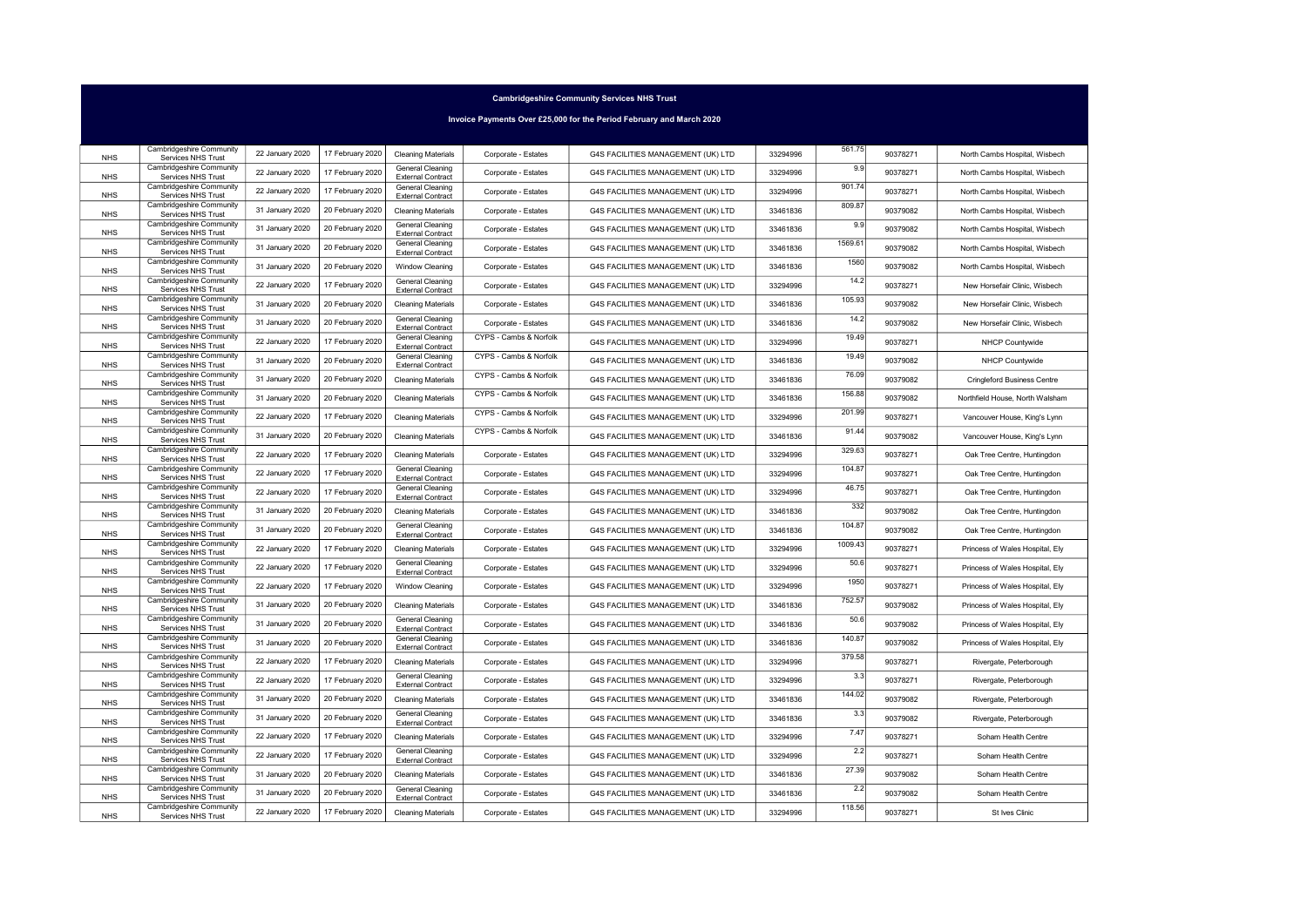Invoice Payments Over £25,000 for the Period February and March 2020

| <b>NHS</b> | Cambridgeshire Community<br>Services NHS Trust        | 22 January 2020   | 17 February 2020 | General Cleaning<br><b>External Contract</b> | Corporate - Estates                 | G4S FACILITIES MANAGEMENT (UK) LTD                             | 33294996 | 6.05      | 90378271        | St Ives Clinic             |
|------------|-------------------------------------------------------|-------------------|------------------|----------------------------------------------|-------------------------------------|----------------------------------------------------------------|----------|-----------|-----------------|----------------------------|
| <b>NHS</b> | Cambridgeshire Community<br>Services NHS Trust        | 31 January 2020   | 20 February 2020 | <b>Cleaning Materials</b>                    | Corporate - Estates                 | G4S FACILITIES MANAGEMENT (UK) LTD                             | 33461836 | 121.77    | 90379082        | St Ives Clinic             |
| <b>NHS</b> | Cambridgeshire Community<br>Services NHS Trust        | 31 January 2020   | 20 February 2020 | General Cleaning<br><b>External Contract</b> | Corporate - Estates                 | G4S FACILITIES MANAGEMENT (UK) LTD                             | 33461836 | 6.05      | 90379082        | St Ives Clinic             |
| <b>NHS</b> | Cambridgeshire Community<br>Services NHS Trust        | 12 January 2020   | 17 February 2020 | Drug Costs                                   | Corporate - Medicines<br>Management | <b>ACORN PHARMACY</b>                                          | 33225235 | 841440.99 | <b>HTV001</b>   | Supply of Drugs            |
| <b>NHS</b> | Cambridgeshire Community<br>Services NHS Trust        | 12 January 2020   | 17 February 2020 | Drug Costs                                   | Corporate - Medicines<br>Management | <b>ACORN PHARMACY</b>                                          | 33225235 | 104818.05 | <b>HTV001</b>   | Supply of Drugs            |
| <b>NHS</b> | Cambridgeshire Community<br>Services NHS Trust        | 01 February 2020  | 05 March 2020    | Drug Costs                                   | Corporate - Medicines<br>Management | <b>ACORN PHARMACY</b>                                          | 33606484 | 38500     | <b>HIV40</b>    | Supply of Drugs            |
| <b>NHS</b> | Cambridgeshire Community<br>Services NHS Trust        | 16 September 2019 | 03 February 2020 | <b>NHS Recharges</b>                         | Corporate - Luton                   | LUTON & DUNSTABLE HOSPITAL NHS<br><b>FOUNDATION TRUST</b>      | 33101445 | 50000     | 52999932        | <b>NHS Recharges</b>       |
| <b>NHS</b> | Cambridgeshire Community<br>Services NHS Trust        | 23 October 2019   | 03 February 2020 | Drug Costs                                   | Corporate - Medicines<br>Management | NORFOLK & NORWICH UNIVERSITY HOSPITALS<br>NHS FOUNDATION TRUST | 33101454 | 142175.18 | MAN1011341      | Supply of Drugs            |
| <b>NHS</b> | Cambridgeshire Community<br>Services NHS Trust        | 25 November 2019  | 03 February 2020 | Drug Costs                                   | Corporate - Medicines<br>Management | NORFOLK & NORWICH UNIVERSITY HOSPITALS<br>NHS FOUNDATION TRUST | 33101457 | 184476.12 | MAN1011423      | Supply of Drugs            |
| <b>NHS</b> | Cambridgeshire Community<br>Services NHS Trust        | 20 November 2019  | 03 February 2020 | <b>Drug Costs</b>                            | Ambulatory Care - iCaSH<br>Norfolk  | NORFOLK & NORWICH UNIVERSITY HOSPITALS<br>NHS FOUNDATION TRUST | 33134001 | 1200      | MAN4007650      | Supply of Drugs            |
| <b>NHS</b> | Cambridgeshire Community<br>Services NHS Trust        | 20 November 2019  | 03 February 2020 | Drug Costs                                   | Ambulatory Care - iCaSH<br>Norfolk  | NORFOLK & NORWICH UNIVERSITY HOSPITALS<br>NHS FOUNDATION TRUST | 33134001 | 18534     | MAN4007650      | Supply of Drugs            |
| <b>NHS</b> | Cambridgeshire Community<br>Services NHS Trust        | 20 November 2019  | 03 February 2020 | Drug Costs                                   | Ambulatory Care - iCaSH<br>Norfolk  | NORFOLK & NORWICH UNIVERSITY HOSPITALS<br>NHS FOUNDATION TRUST | 33134001 | 7224      | MAN4007650      | Supply of Drugs            |
| <b>NHS</b> | Cambridgeshire Community<br>Services NHS Trust        | 19 December 2019  | 03 February 2020 | Drug Costs                                   | Ambulatory Care - iCaSH<br>Suffolk  | EAST SUFFOLK & NORTH ESSEX NHS<br>FOUNDATION TRUST             | 33134033 | 74542.08  | 6000008741      | Supply of Drugs            |
| <b>NHS</b> | Cambridgeshire Community<br>Services NHS Trust        | 19 December 2019  | 03 February 2020 | <b>Drug Costs</b>                            | Ambulatory Care - iCaSH<br>Suffolk  | EAST SUFFOLK & NORTH ESSEX NHS<br><b>FOUNDATION TRUST</b>      | 33134035 | 74542.08  | 6000008740      | Supply of Drugs            |
| <b>NHS</b> | Cambridgeshire Community<br>Services NHS Trust        | 19 December 2019  | 03 February 2020 | Drug Costs                                   | Ambulatory Care - iCaSH<br>Suffolk  | EAST SUFFOLK & NORTH ESSEX NHS<br><b>FOUNDATION TRUST</b>      | 33134036 | 74542.08  | 6000008739      | Supply of Drugs            |
| <b>NHS</b> | Cambridgeshire Community<br>Services NHS Trust        | 01 January 2020   | 03 February 2020 | <b>Contracted Services</b>                   | Corporate - Contracts               | NHS SHARED BUSINESS SERVICES LTD                               | 33217129 | 130311.98 | 100078716       | <b>Contracted Services</b> |
| <b>NHS</b> | Cambridgeshire Community<br>Services NHS Trust        | 01 January 2020   | 03 February 2020 | <b>Contracted Services</b>                   | Corporate - Contracts               | NHS SHARED BUSINESS SERVICES LTD                               | 33217129 | 144496.06 | 100078716       | <b>Contracted Services</b> |
| <b>NHS</b> | Cambridgeshire Community<br>Services NHS Trust        | 01 January 2020   | 03 February 2020 | <b>Contracted Services</b>                   | Corporate - Contracts               | NHS SHARED BUSINESS SERVICES LTD                               | 33217132 | 130311.98 | 100078863       | <b>Contracted Services</b> |
| <b>NHS</b> | Cambridgeshire Community<br>Services NHS Trust        | 01 January 2020   | 03 February 2020 | <b>Contracted Services</b>                   | Corporate - Contracts               | NHS SHARED BUSINESS SERVICES LTD                               | 33217132 | 144496.06 | 100078863       | <b>Contracted Services</b> |
| <b>NHS</b> | Cambridgeshire Community<br>Services NHS Trust        | 01 December 2019  | 03 February 2020 | <b>Fleet Vehicle</b><br>Insurance            | Corporate                           | <b>ENSURE UK LTD</b>                                           | 33217143 | 129687.88 | <b>INS40576</b> | Fleet Cars                 |
| <b>NHS</b> | Cambridgeshire Community<br>Services NHS Trust        | 07 January 2020   | 03 February 2020 | <b>Drug Costs</b>                            | Corporate - Medicines<br>Management | NORFOLK & NORWICH UNIVERSITY HOSPITALS<br>NHS FOUNDATION TRUST | 33225227 | 176818.77 | MAN1011495      | Supply of Drugs            |
| <b>NHS</b> | <b>Cambridgeshire Community</b><br>Services NHS Trust | 14 January 2020   | 10 February 2020 | <b>External Consultancy</b><br>Fees          | Corporate                           | CAMBRIDGESHIRE COUNTY COUNCIL                                  | 33323986 | 312626    | 4.23001E+11     | <b>Contracted Services</b> |
| <b>NHS</b> | Cambridgeshire Community<br>Services NHS Trust        | 04 December 2019  | 11 February 2020 | Rent - Premises                              | Corporate - Estates                 | UNEX INVESTMENT TRUST LTD                                      | 33379869 | 38218.5   | 9981            | Rivergate, Peterborough    |
| <b>NHS</b> | <b>Cambridgeshire Community</b><br>Services NHS Trust | 22 December 2019  | 13 February 2020 | <b>Rent - Premises</b>                       | Corporate - Estates                 | <b>CHEFFINS</b>                                                | 33379872 | 21408.8   | 5083            | Chesterton Medical Centre  |
| <b>NHS</b> | Cambridgeshire Community<br>Services NHS Trust        | 22 December 2019  | 13 February 2020 | Service Charge                               | Corporate - Estates                 | <b>CHEFFINS</b>                                                | 33379872 | 9208.8    | 5083            | Chesterton Medical Centre  |
| <b>NHS</b> | Cambridgeshire Community<br>Services NHS Trust        | 22 December 2019  | 13 February 2020 | Rent - Premises                              | Corporate - Estates                 | <b>CHEFFINS</b>                                                | 33379875 | 30103.78  | 5084            | Chesterton Medical Centre  |
| <b>NHS</b> | Cambridgeshire Community<br>Services NHS Trust        | 22 December 2019  | 13 February 2020 | Service Charge                               | Corporate - Estates                 | <b>CHEFFINS</b>                                                | 33379875 | 13490.4   | 5084            | Chesterton Medical Centre  |
| <b>NHS</b> | Cambridgeshire Community<br>Services NHS Trust        | 09 December 2019  | 13 February 2020 | Phone Rental and<br>Calls                    | <b>Corporate Costs</b>              | BT GLOBAL SERVICES                                             | 33387847 | 218.77    | 790292589       | Corporate                  |
| <b>NHS</b> | Cambridgeshire Community<br>Services NHS Trust        | 09 December 2019  | 13 February 2020 | Phone Rental and<br>Calls                    | Corporate Costs                     | BT GLOBAL SERVICES                                             | 33387847 | 42.04     | 790292589       | Corporate                  |
| <b>NHS</b> | Cambridgeshire Community<br>Services NHS Trust        | 09 December 2019  | 13 February 2020 | Phone Rental and<br>Calls                    | Corporate Costs                     | BT GLOBAL SERVICES                                             | 33387847 | 30693.69  | 790292589       | Corporate                  |
| <b>NHS</b> | Cambridgeshire Community<br>Services NHS Trust        | 09 December 2019  | 13 February 2020 | Phone Rental and<br>Calls                    | <b>Corporate Costs</b>              | BT GLOBAL SERVICES                                             | 33387847 | 277.26    | 790292589       | Corporate                  |
| <b>NHS</b> | <b>Cambridgeshire Community</b><br>Services NHS Trust | 09 December 2019  | 13 February 2020 | Phone Rental and<br>Calls                    | Corporate Costs                     | BT GLOBAL SERVICES                                             | 33387847 | 350.18    | 790292589       | Corporate                  |
| <b>NHS</b> | Cambridgeshire Community<br>Services NHS Trust        | 09 December 2019  | 13 February 2020 | Phone Rental and<br>Calls                    | <b>Corporate Costs</b>              | BT GLOBAL SERVICES                                             | 33387847 | 486.91    | 790292589       | Corporate                  |
| <b>NHS</b> | Cambridgeshire Community<br>Services NHS Trust        | 09 December 2019  | 13 February 2020 | Phone Rental and<br>Calls                    | Corporate Costs                     | BT GLOBAL SERVICES                                             | 33387847 | 218.77    | 790292589       | Corporate                  |
| <b>NHS</b> | Cambridgeshire Community<br>Services NHS Trust        | 09 December 2019  | 13 February 2020 | Phone Rental and<br>Calls                    | <b>Corporate Costs</b>              | BT GLOBAL SERVICES                                             | 33387847 | 277.26    | 790292589       | Corporate                  |
| <b>NHS</b> | <b>Cambridgeshire Community</b><br>Services NHS Trust | 09 December 2019  | 13 February 2020 | Phone Rental and<br>Calls                    | <b>Corporate Costs</b>              | BT GLOBAL SERVICES                                             | 33387847 | 368.41    | 790292589       | Corporate                  |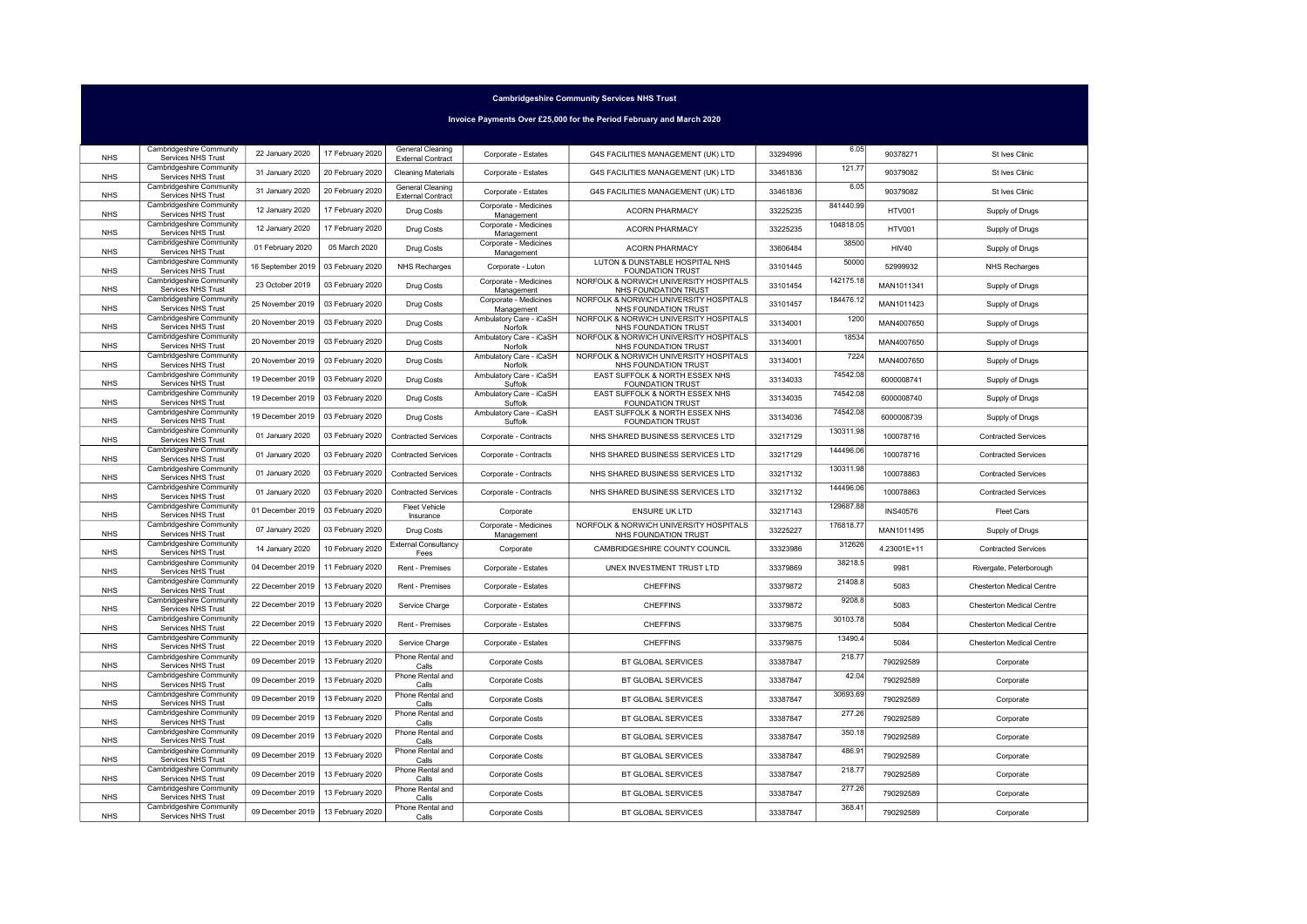Invoice Payments Over £25,000 for the Period February and March 2020

|            | Cambridgeshire Community                              |                                     |                  | Phone Rental and                        |                                         |                                                               |          | 413.99    |                 |                                         |
|------------|-------------------------------------------------------|-------------------------------------|------------------|-----------------------------------------|-----------------------------------------|---------------------------------------------------------------|----------|-----------|-----------------|-----------------------------------------|
| <b>NHS</b> | Services NHS Trust                                    | 09 December 2019   13 February 2020 |                  | Calls                                   | Corporate Costs                         | BT GLOBAL SERVICES                                            | 33387847 |           | 790292589       | Corporate                               |
| <b>NHS</b> | Cambridgeshire Community<br>Services NHS Trust        | 09 December 2019                    | 13 February 2020 | Phone Rental and<br>Calls               | Corporate Costs                         | BT GLOBAL SERVICES                                            | 33387847 | 277.26    | 790292589       | Corporate                               |
| <b>NHS</b> | Cambridgeshire Community<br>Services NHS Trust        | 09 December 2019                    | 13 February 2020 | Phone Rental and<br>Calls               | Corporate Costs                         | BT GLOBAL SERVICES                                            | 33387847 | 277.26    | 790292589       | Corporate                               |
| <b>NHS</b> | Cambridgeshire Community<br>Services NHS Trust        | 09 December 2019                    | 13 February 2020 | Phone Rental and<br>Calls               | <b>Corporate Costs</b>                  | BT GLOBAL SERVICES                                            | 33387847 | 532.49    | 790292589       | Corporate                               |
| <b>NHS</b> | Cambridgeshire Community<br>Services NHS Trust        | 28 January 2020                     | 14 February 2020 | Drug Costs                              | Ambulatory Care - Dental<br>Services    | NORTH WEST ANGLIA NHS FOUNDATION TRUST                        | 33294968 | 452.69    | 17452137        | Supply of Drugs                         |
| <b>NHS</b> | Cambridgeshire Community<br>Services NHS Trust        | 28 January 2020                     | 14 February 2020 | Drug Costs                              | Ambulatory Care - Dynamic<br>Health     | NORTH WEST ANGLIA NHS FOUNDATION TRUST                        | 33294968 | 225.3     | 17452137        | Supply of Drugs                         |
| <b>NHS</b> | Cambridgeshire Community<br>Services NHS Trust        | 28 January 2020                     | 14 February 2020 | Drug Costs                              | Corporate - Medicines<br>Management     | NORTH WEST ANGLIA NHS FOUNDATION TRUST                        | 33294968 | 146535.71 | 17452137        | Supply of Drugs                         |
| <b>NHS</b> | Cambridgeshire Community<br>Services NHS Trust        | 28 January 2020                     | 14 February 2020 | <b>Drug Costs</b>                       | Ambulatory Care - Dental<br>Services    | NORTH WEST ANGLIA NHS FOUNDATION TRUST                        | 33294968 | 992.47    | 17452137        | Supply of Drugs                         |
| <b>NHS</b> | Cambridgeshire Community<br>Services NHS Trust        | 28 January 2020                     | 14 February 2020 | Drug Costs                              | Ambulatory Care - iCaSH<br>Peterborough | NORTH WEST ANGLIA NHS FOUNDATION TRUST                        | 33294968 | 13290.1   | 17452137        | Supply of Drugs                         |
| <b>NHS</b> | Cambridgeshire Community<br>Services NHS Trust        | 01 November 2019                    | 14 February 2020 | Drug Costs                              | Ambulatory Care - iCaSH<br>Suffolk      | WEST SUFFOLK NHS FOUNDATION TRUST                             | 33294974 | 55080.75  | 417364          | Supply of Drugs                         |
| <b>NHS</b> | Cambridgeshire Community<br>Services NHS Trust        | 09 December 2019                    | 14 February 2020 | Drug Costs                              | Ambulatory Care - iCaSH<br>Bedford      | BEDFORD HOSPITALS NHS TRUST                                   | 33294979 | 37354.24  | 10175507        | Supply of Drugs                         |
| <b>NHS</b> | Cambridgeshire Community<br>Services NHS Trust        | 09 December 2019                    | 14 February 2020 | <b>Drug Costs</b>                       | Ambulatory Care - iCaSH<br>Bedford      | BEDFORD HOSPITALS NHS TRUST                                   | 33294979 | 8123.41   | 10175507        | Supply of Drugs                         |
| <b>NHS</b> | Cambridgeshire Community<br>Services NHS Trust        | 14 January 2020                     | 14 February 2020 | <b>NHS Recharges</b>                    | CYPS - Cambs & Norfolk                  | CAMBRIDGE UNIVERSITY HOSPITALS NHS<br><b>FOUNDATION TRUST</b> | 33294985 | 83311     | 80226665        | Child Development Centre, Addenbrooke's |
| <b>NHS</b> | Cambridgeshire Community<br>Services NHS Trust        | 01 February 2020                    | 14 February 2020 | Drug Costs                              | Ambulatory Care - iCaSH<br>Suffolk      | WEST SUFFOLK NHS FOUNDATION TRUST                             | 33294988 | 55080.75  | 418360          | Supply of Drugs                         |
| <b>NHS</b> | Cambridgeshire Community<br>Services NHS Trust        | 15 January 2020                     | 14 February 2020 | <b>Clinical Negligence</b><br>Insurance | Corporate - Finance                     | NHS RESOLUTION                                                | 33323988 | 37829.9   | SICX400753      | Insurance                               |
| <b>NHS</b> | Cambridgeshire Community<br>Services NHS Trust        | 16 December 2019                    | 14 February 2020 | Clinical Negligence<br>Insurance        | Corporate - Finance                     | NHS RESOLUTION                                                | 33323991 | 37829.9   | SICX400223      | Insurance                               |
| <b>NHS</b> | Cambridgeshire Community<br>Services NHS Trust        | 27 January 2020                     |                  | 20 February 2020 Terrence Higgins Trust | Ambulatory Care - iCaSH<br>Suffolk      | <b>TERRENCE HIGGINS TRUST</b>                                 | 33294966 | 33830.53  | 29003498        | <b>Contracted Services</b>              |
| <b>NHS</b> | Cambridgeshire Community<br>Services NHS Trust        | 27 January 2020                     |                  | 20 February 2020 Terrence Higgins Trust | Ambulatory Care - iCaSH<br>Norfolk      | TERRENCE HIGGINS TRUST                                        | 33312187 | 29098.    | 29003500        | <b>Contracted Services</b>              |
| <b>NHS</b> | Cambridgeshire Community<br>Services NHS Trust        | 25 January 2020                     | 20 February 2020 | Rent - Premises                         | Corporate - Estates                     | HUNTINGDONSHIRE DISTRICT COUNCIL                              | 33323292 | 639970.82 | 70020339        | Oak Tree Centre, Huntingdon             |
| <b>NHS</b> | Cambridgeshire Community<br>Services NHS Trust        | 27 January 2020                     | 20 February 2020 | <b>Commercial Sector</b>                | CYPS - Bedfordshire                     | AQUARIUS ACTION PROJECTS                                      | 33379428 | 41250     | CUSTINV00068641 | Bedfordshire Management                 |
| <b>NHS</b> | Cambridgeshire Community<br>Services NHS Trust        | 21 January 2020                     | 20 February 2020 | Rent - Premises                         | Corporate - Luton                       | LUTON BOROUGH COUNCIL                                         | 33402699 | 100000    | 2813269         | Redgrave Gardens. Luton                 |
| <b>NHS</b> | <b>Cambridgeshire Community</b><br>Services NHS Trust | 28 January 2020                     | 02 March 2020    | <b>NHS Recharges</b>                    | CYPS - Cambs & Norfolk                  | CAMBRIDGESHIRE & PETERBOROUGH NHS<br><b>FOUNDATION TRUST</b>  | 33294971 | 33971.69  | 67580775        | <b>NHS Recharges</b>                    |
| <b>NHS</b> | Cambridgeshire Community<br>Services NHS Trust        | 01 March 2020                       | 02 March 2020    | Rent - Premises                         | CYPS - Cambs & Norfolk                  | ASSURA HC UK LTD                                              | 33533797 | 19194.69  | LINV29759       | Lawson Road, Norwich                    |
| <b>NHS</b> | Cambridgeshire Community<br>Services NHS Trust        | 01 March 2020                       | 02 March 2020    | Service Charge                          | CYPS - Cambs & Norfolk                  | ASSURA HC UK LTD                                              | 33533797 | 13618.76  | LINV29759       | Lawson Road, Norwich                    |
| <b>NHS</b> | Cambridgeshire Community<br>Services NHS Trust        | 15 February 2020                    | 02 March 2020    | <b>Contracted Services</b>              | Corporate - Contracts                   | NHS SHARED BUSINESS SERVICES LTD                              | 33543215 | 130311.98 | 100079821       | <b>Contracted Services</b>              |
| <b>NHS</b> | Cambridgeshire Community<br>Services NHS Trust        | 15 February 2020                    | 02 March 2020    | <b>Contracted Services</b>              | Corporate - Contracts                   | NHS SHARED BUSINESS SERVICES LTD                              | 33543215 | 143534.94 | 100079821       | <b>Contracted Services</b>              |
| <b>NHS</b> | Cambridgeshire Community<br>Services NHS Trust        | 04 February 2020                    | 02 March 2020    | Projects                                | Corporate - Estates                     | C J MURFITT LTD                                               | 33543237 | 47048.72  | B75375          | <b>Brookfields Hospital</b>             |
| <b>NHS</b> | Cambridgeshire Community<br>Services NHS Trust        | 26 February 2020                    | 02 March 2020    | <b>Terrence Higgins Trust</b>           | Ambulatory Care - iCaSH<br>Norfolk      | TERRENCE HIGGINS TRUST                                        | 33560057 | 29098     | 29003514        | <b>Contracted Services</b>              |
| <b>NHS</b> | Cambridgeshire Community<br>Services NHS Trust        | 23 January 2020                     | 02 March 2020    | NHS Recharges                           | Corporate - Contracts                   | CAMBRIDGESHIRE & PETERBOROUGH NHS<br><b>FOUNDATION TRUST</b>  | 33217150 | 49875     | 67580629        | <b>Medical Staffing</b>                 |
| <b>NHS</b> | Cambridgeshire Community<br>Services NHS Trust        | 17 December 2019                    | 05 March 2020    | Computer Hardware                       | Corporate - IT                          | CDW LTD                                                       | 33576693 | 77632.8   | PSINV02632953   | Projects                                |
| <b>NHS</b> | Cambridgeshire Community<br>Services NHS Trust        | 26 February 2020                    | 05 March 2020    | Terrence Higgins Trust                  | Ambulatory Care - iCaSH<br>Suffolk      | TERRENCE HIGGINS TRUST                                        | 33578738 | 33830.53  | 29003512        | <b>Contracted Services</b>              |
| <b>NHS</b> | Cambridgeshire Community<br>Services NHS Trust        | 01 March 2020                       | 05 March 2020    | Rent - Premises                         | Ambulatory Care - Dental<br>Services    | SAVILLS (UK) LTD                                              | 33606483 | 27000     | D062170         | Dental Access Centre                    |
| <b>NHS</b> | Cambridgeshire Community<br>Services NHS Trust        | 01 March 2020                       | 05 March 2020    | Service Charge                          | Ambulatory Care - Dental<br>Services    | SAVILLS (UK) LTD                                              | 33606483 | 1853.84   | D062170         | Dental Access Centre                    |
| <b>NHS</b> | Cambridgeshire Community<br>Services NHS Trust        | 01 March 2020                       | 09 March 2020    | <b>Rent - Premises</b>                  | Corporate - Estates                     | ASSURA HEALTH INVESTMENTS LTD                                 | 33605462 | 46245     | LINV29335       | Healthy Living Centre, Peterborough     |
| <b>NHS</b> | Cambridgeshire Community<br><b>Services NHS Trust</b> | 01 March 2020                       | 09 March 2020    | Service Charge                          | Corporate - Estates                     | ASSURA HEALTH INVESTMENTS LTD                                 | 33605462 | 4323.14   | LINV29335       | Healthy Living Centre, Peterborough     |
| <b>NHS</b> | Cambridgeshire Community<br>Services NHS Trust        | 04 February 2020                    | 09 March 2020    | Rent - Premises                         | Corporate - Estates                     | MXF PROPERTIES I LTD                                          | 33605463 | 43140     | LINV510048      | New Horsefair Clinic, Wisbech           |